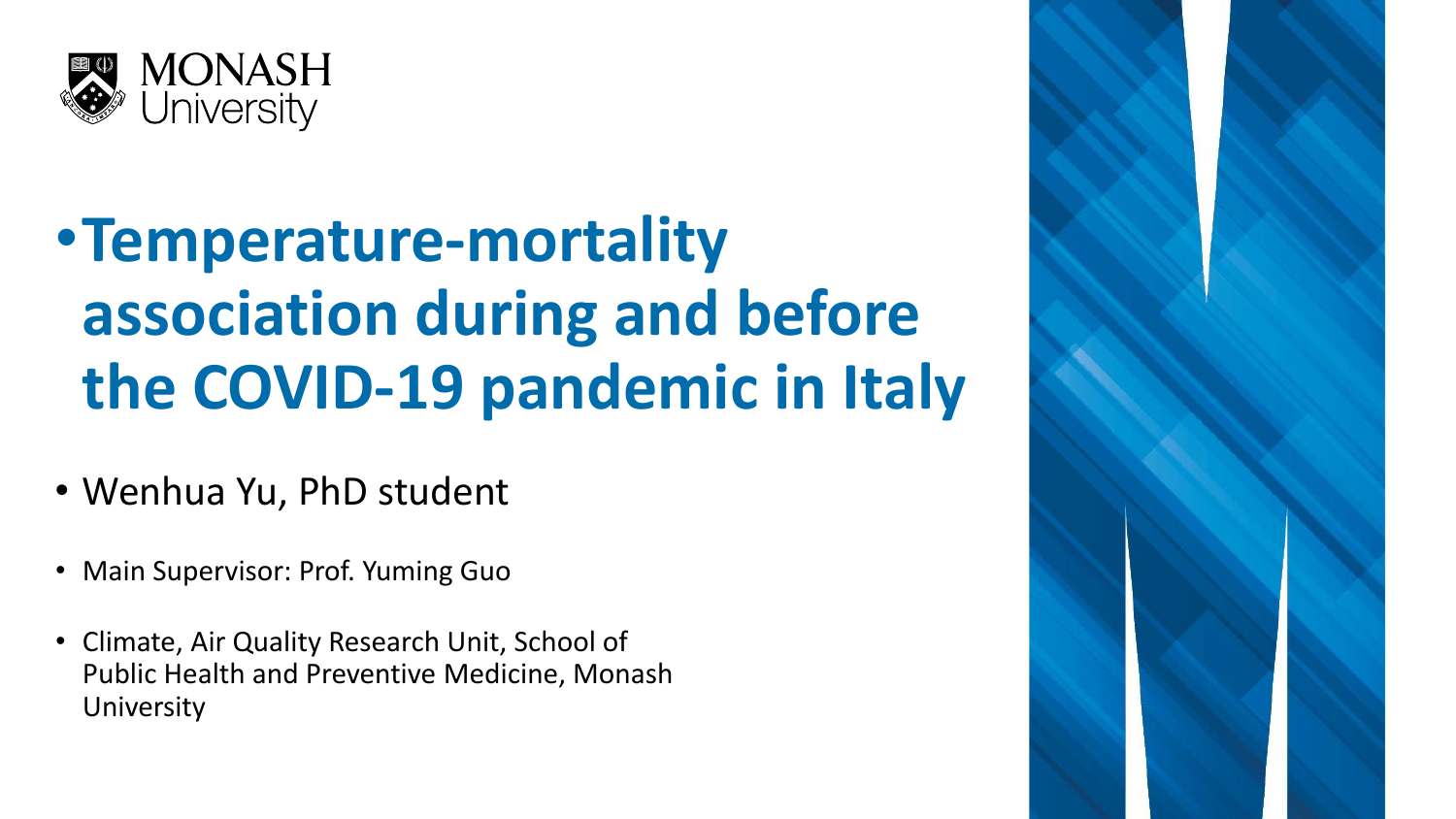## •**Temperature and Mortality**



(Qi, et al, Lancet Planet Health, 2021)

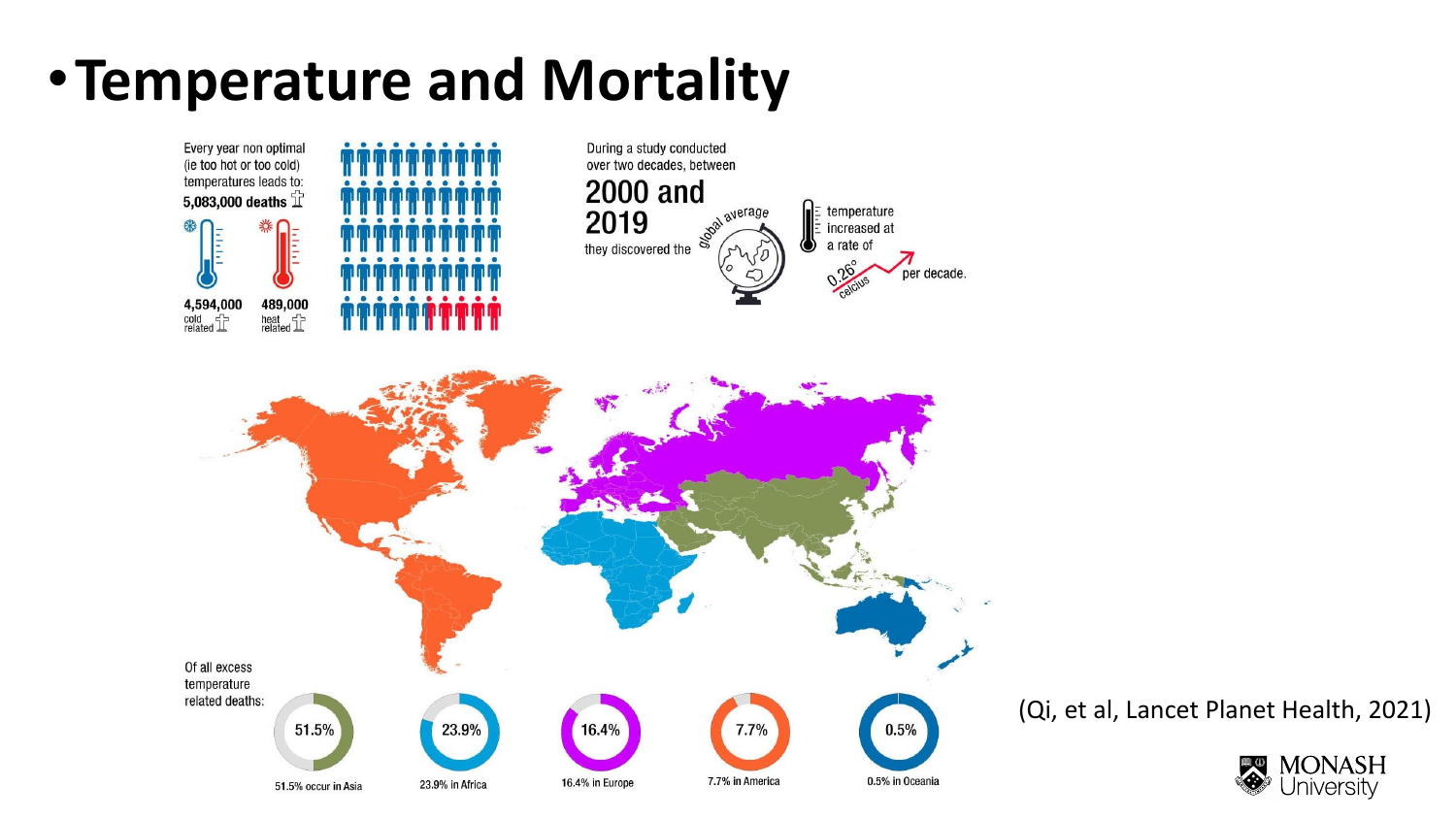## •**Temperature-mortality association**

- **Non-linear association with a J-, V-, or Ushaped curve in different regions and countries**
- **Influencing factors:**
	- Geographic location
	- Climatological features
	- Socioeconomic conditions
	- Human behaviours
	- Social intervention



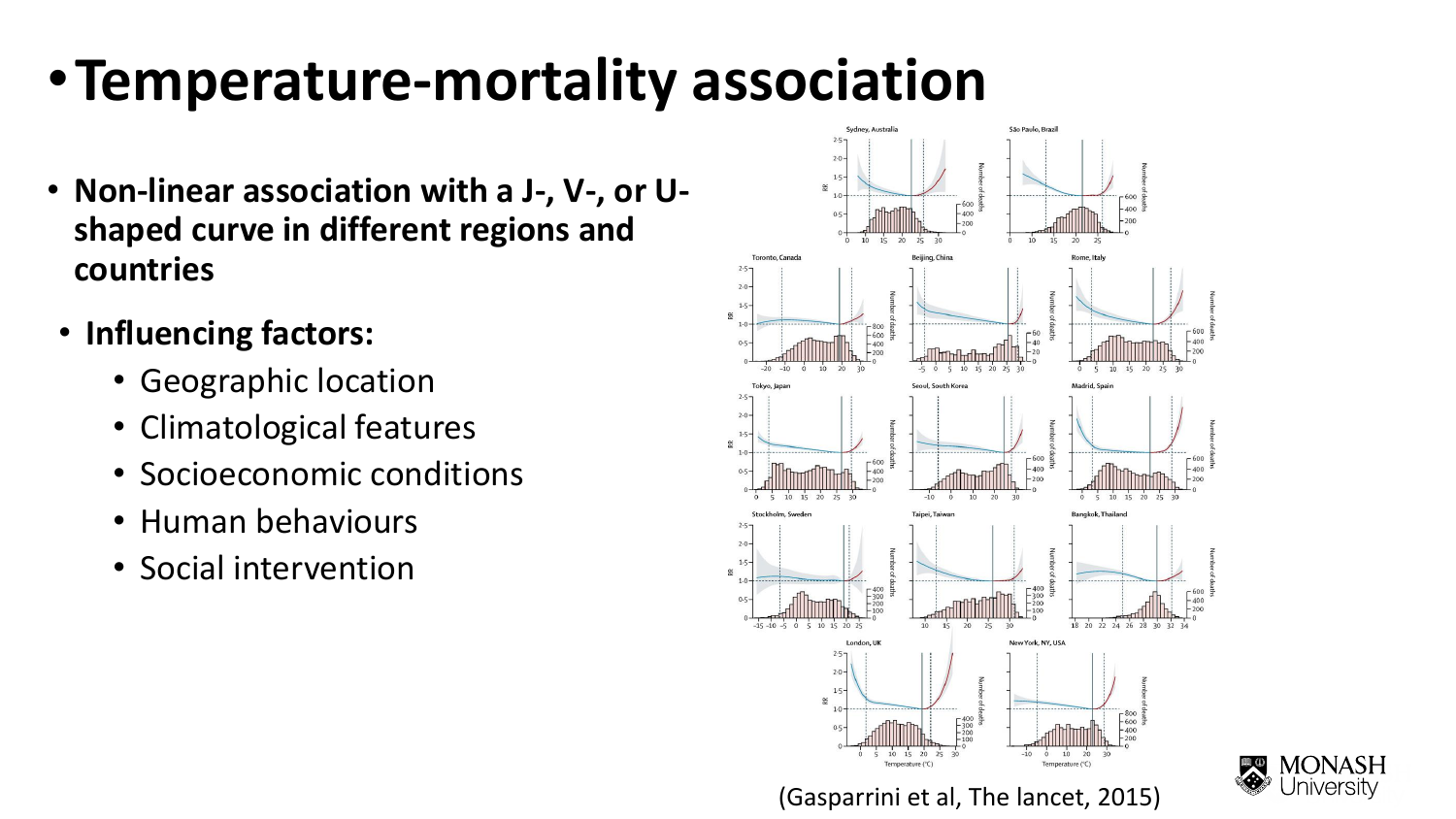# •**Assumptions and Aims**

#### • **Assumptions:**

- The individual vulnerability to the temperature-mortality association would be changed during the pandemic period.
- Extreme high or low temperatures are related to more non-COVID-19 and all-cause mortality during the pandemic period than non-pandemic period.

#### • **Aims:**

- 1) the temperature-mortality association in the pandemic 2020 (non-COVID-19 mortality and all-cause mortality)
- 2) the temperature-mortality association in the non-pandemic(2015-2019)
- 3) compare the difference of those associations

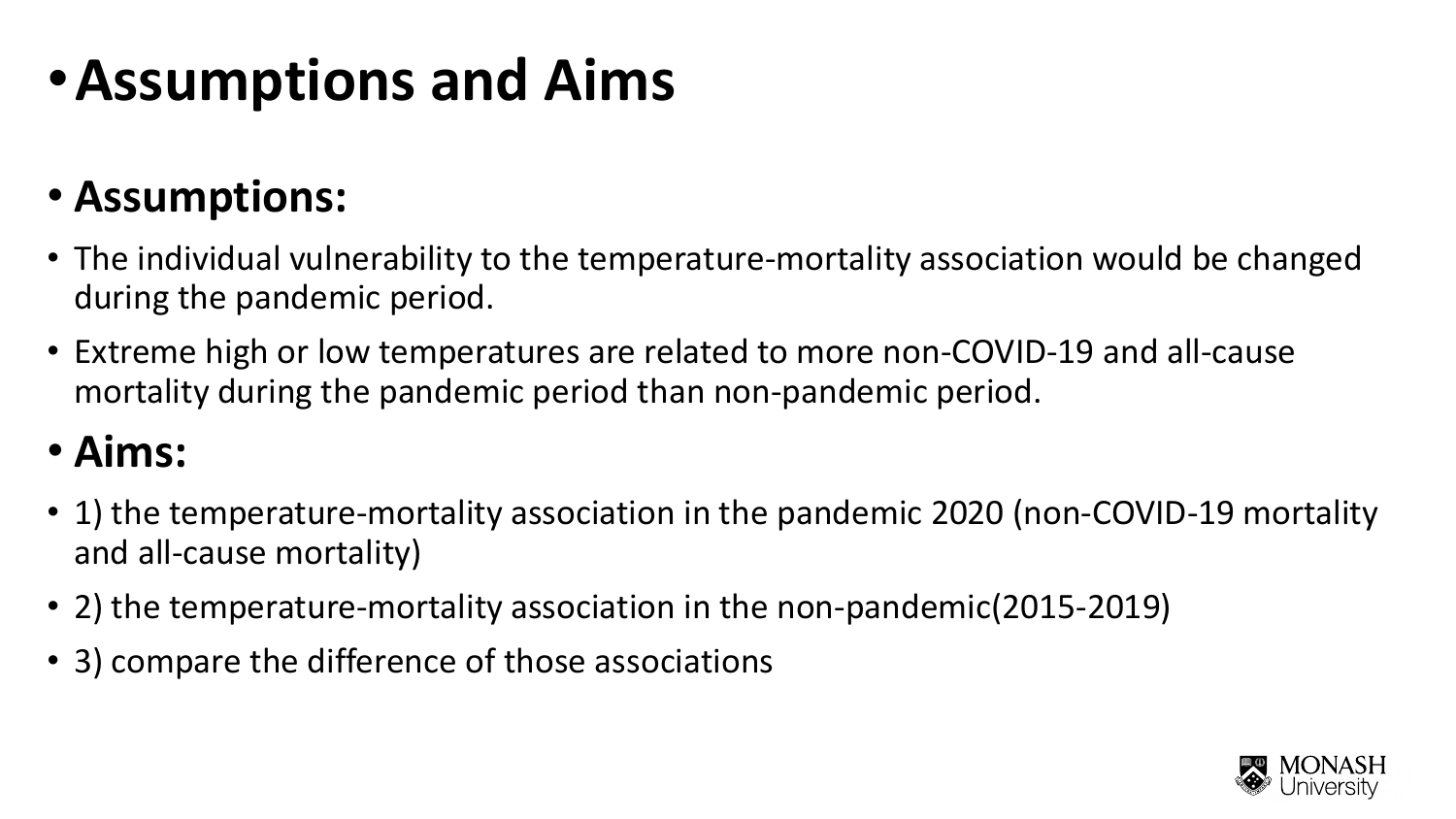# •**Methods**

### • **Data:**

- Mortality data: 3,189,790 total daily all-cause mortality (including 3,134,137 non-COVID-19 deaths) in 2015-2020 in Italy from the Italian Institute of Statistics
- Meteorological data include hourly ambient (dew point) temperature; humidity (RH &SH); PM2.5 from the ERA5 dataset.

### • **Analysis:**

- 1) Time-stratified case-crossover study design achieved with the Conditional quasi-Poisson regression
- 2) The lag effect was tested using a distributed lag non-linear model (DLNM)
- 3) Subgroup analysis with sex, age, and urban-rural regions
- 4) Sensitivity analysis with the maximum lags to 18 and 24 days, and replacing RH with SH and using the daily maximum and minimum temperature separately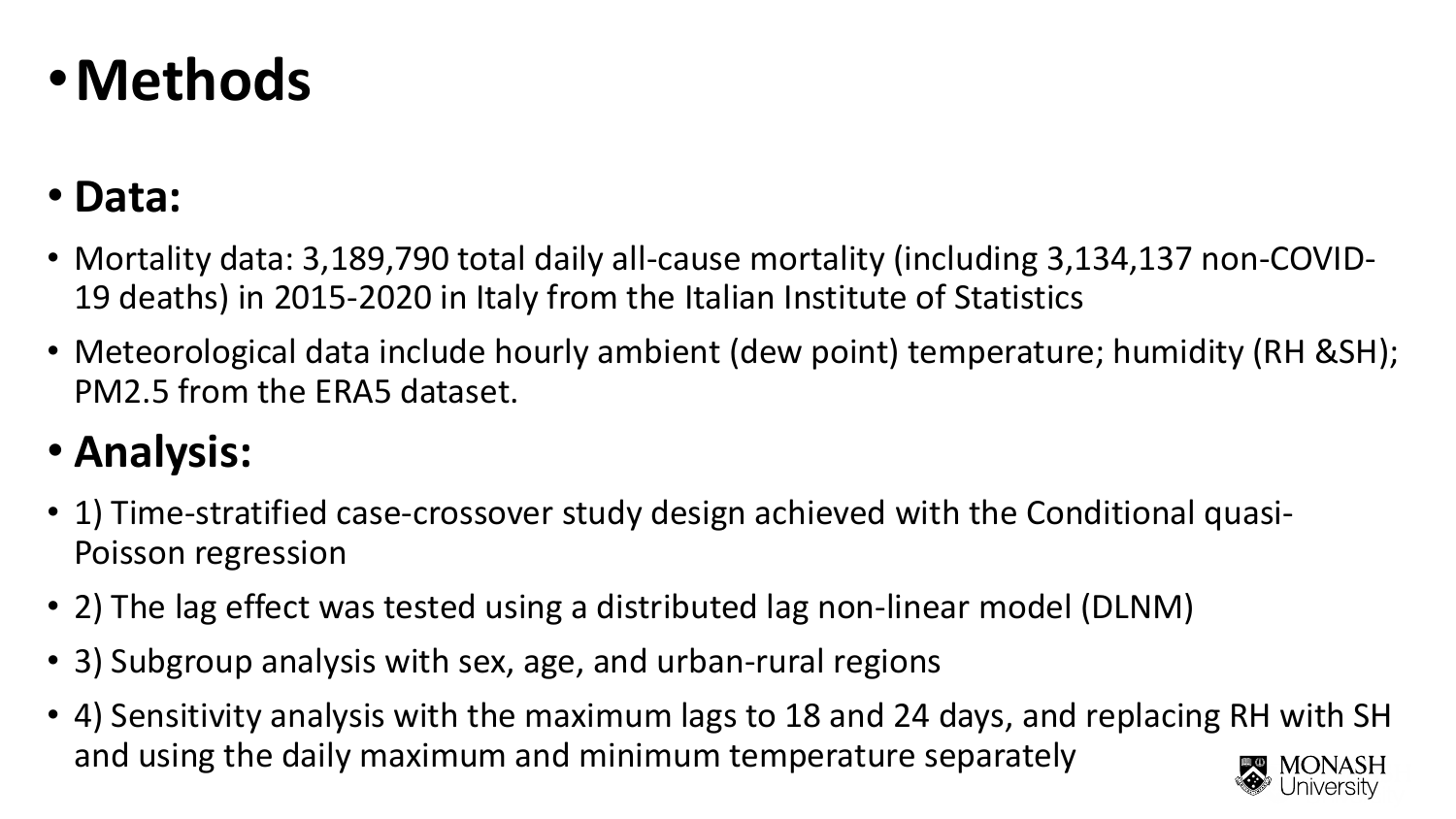## •**Results**





Fig. 2. The daily average all-cause mortality rate (per 100,000) in the pandemic (2020) and the non-pandemic period (2015–2019).

(Yu, et al, Urban Climate, 2021)



Fig. 1. The trend of daily average all-cause and COVID-19 mortality, daily average temperature in the pandemic period in 2020 and the counterpart in 2015–2019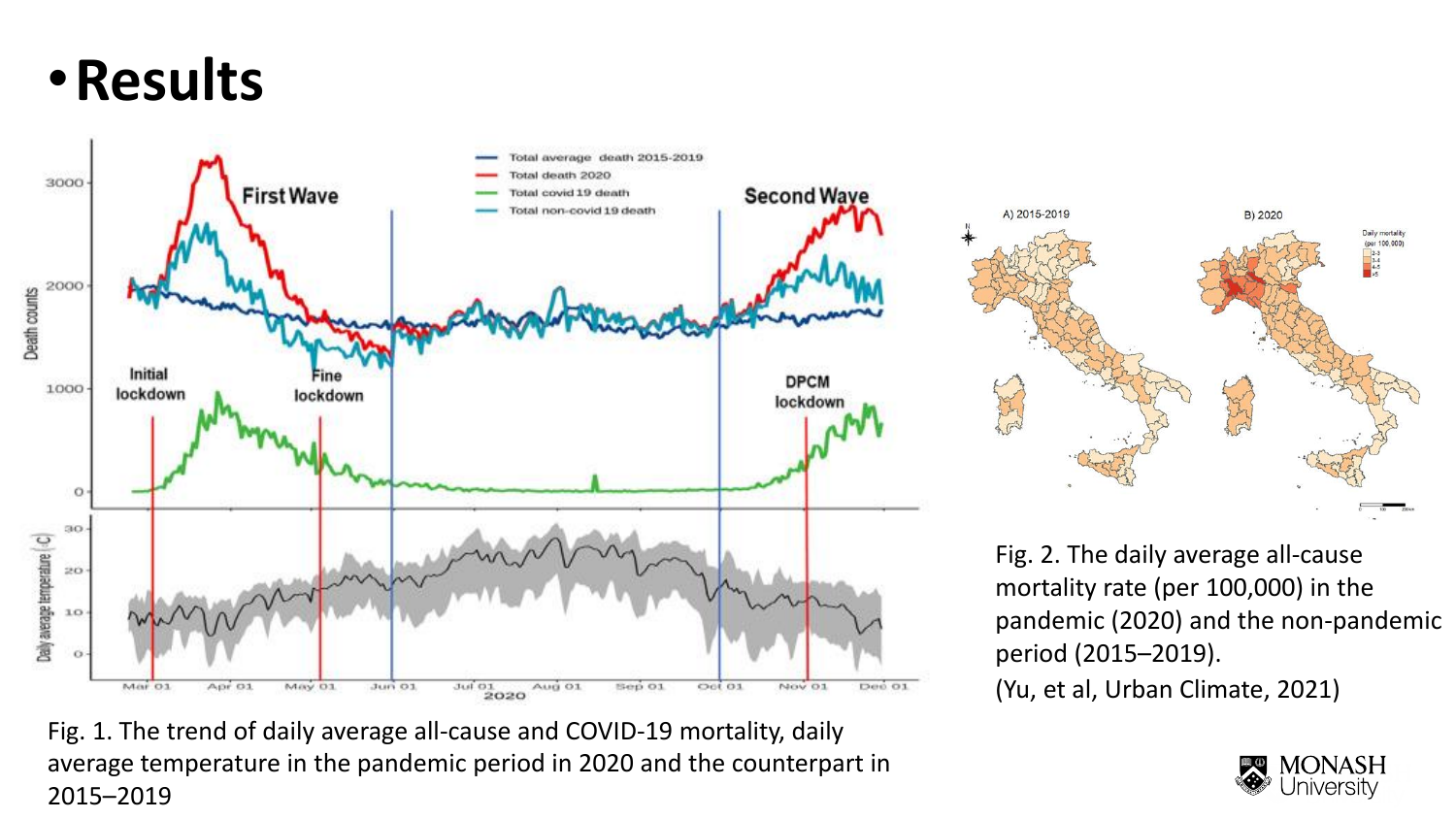## •**Results**

- U-shaped curves of temperature-mortality associations for both periods
- Higher risks of all-cause mortality (1.63) (95%CI: 1.55–1.72)) and non- COVID-19 mortality (1.45 (95%CI: 1.31–1.61)) for extreme cold temperature in 2020 than 2015-2019 with an RR of 1.19 (95%CI:  $1.17 - 1.21$ .
- A similar association for heat in both periods.



Fig. 3. Cumulative temperature–all-cause mortality and cumulative temperature-non-COVID-19 deaths associations along 21 lag days in the pandemic (2020) and the nonpandemic period (2015–2019)

(Yu, et al, Urban Climate, 2021)

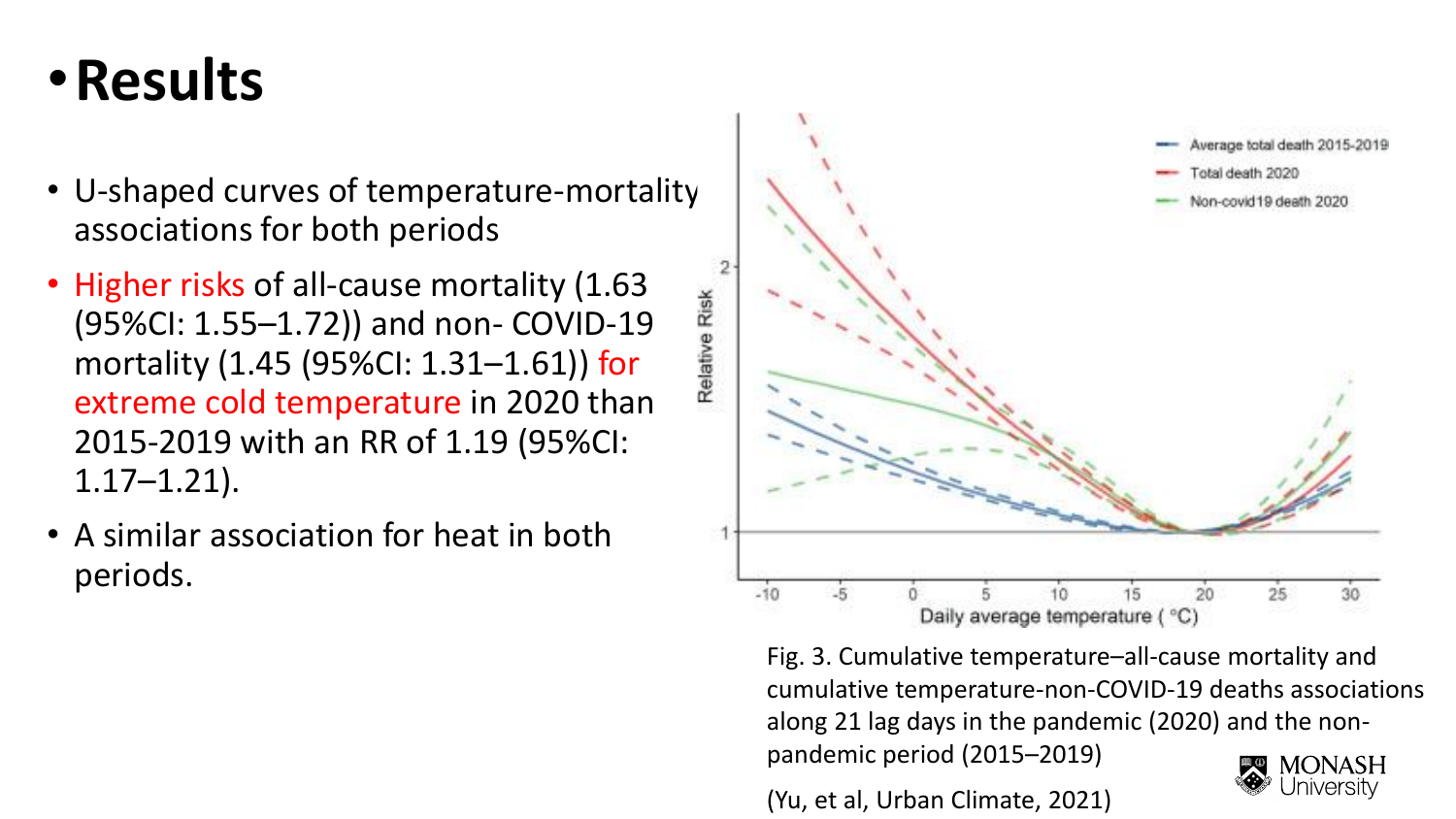## •**Results**





Fig 4. Cumulative temperature–all-cause mortality stratified by sex, age, and urban-rural regions



(Yu, et al, Urban Climate, 2021)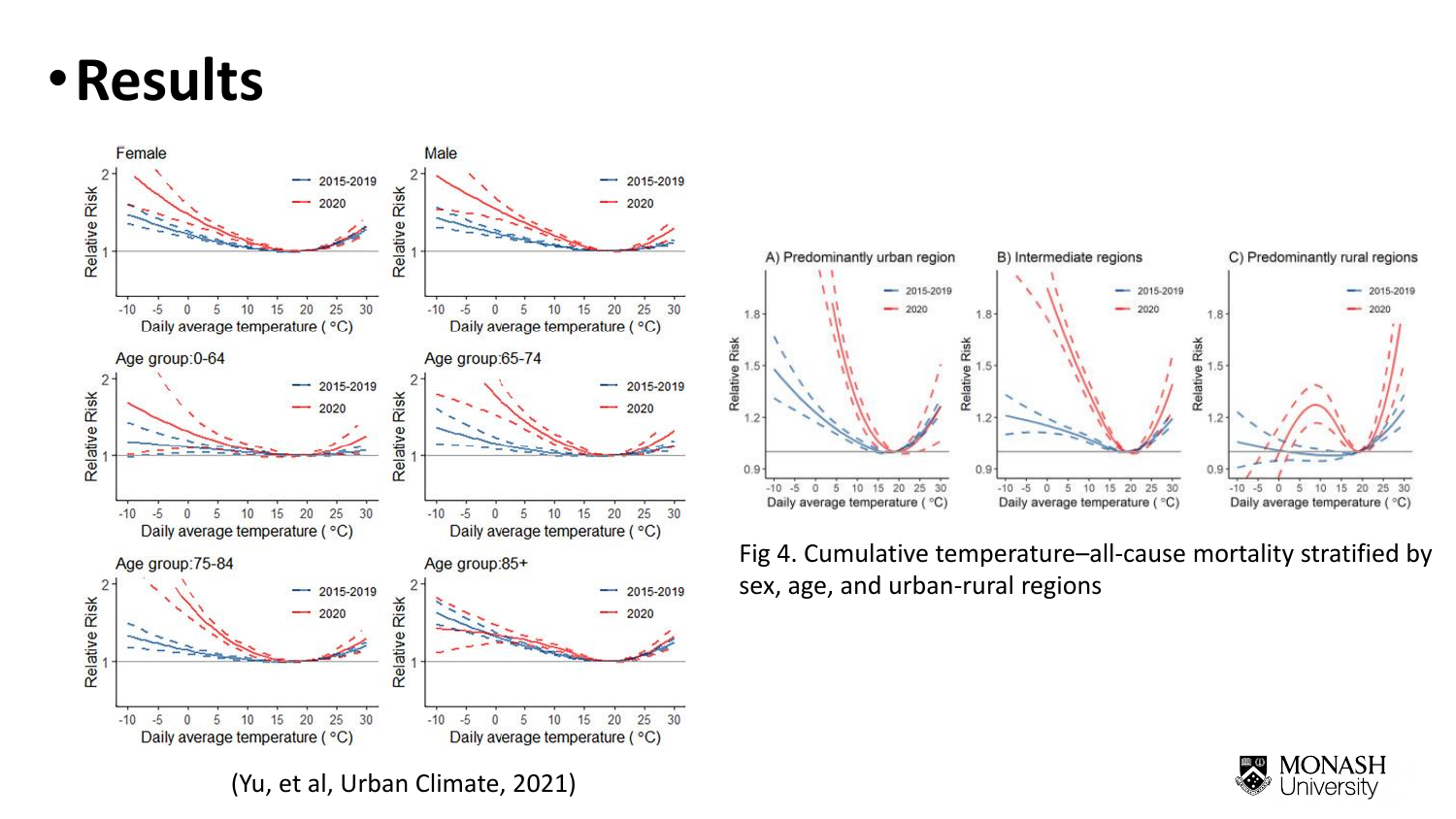# •**Conclusion and Limitations**

• Italy experienced higher cold-related all-cause and non-COVID-19 mortality in the pandemic 2020 in comparison to the counterpart from 2015 to 2019, while no difference was found for the effects of heat.

#### **Limitations:**

- $\triangleright$ It is an ecological study without individual data (associations on group-level)
- ➢Potential exposure misclassification
- ➢the disease-specific mortality and the patient-specific non-COVID-19 deaths were missing due to the data unavailability
- ➢the intervention measures like stay-at-home rules in the different pandemic stages may influence the exposure to temperatures and modify human behaviors